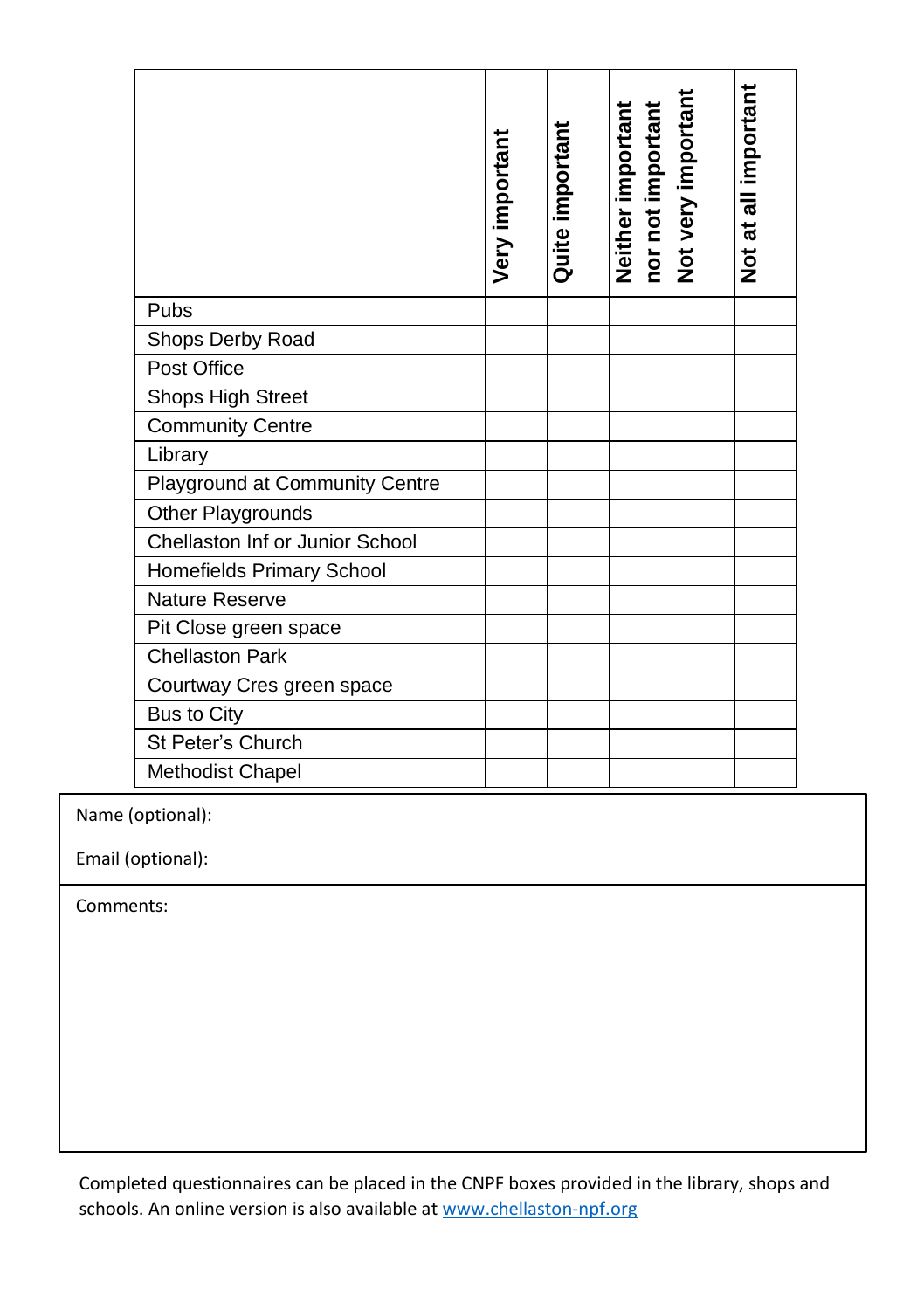

**Chellaston Residents' Association Issue 8 Spring 2019**









## **Saturday 15th June - 12 noon to 5pm On the Recreation Field behind the Community Centre**

- **More than 40 stalls – Community Groups and Local Businesses**
- **Live Entertainment all afternoon**
- **Event to be opened by Rammie**
- **Radio Derby's Twiggy expected**
- **Great Chellaston Bake-Off (see Spirit of Chellaston Facebook page)**
- **Massive Raffle**
- **Fun-fair**
- **Refreshments and light lunches**
- **Vinyl Revival Disco in R & Rs, 7pm- midnight**
- **Special "Spirit of Chellaston" Beer available in R & Rs throughout June**

**This will be a great afternoon out for everyone and there will be something for all the family to enjoy.**

**The Spirit of Chellaston is organised** *by* **the community** *for* **the community.**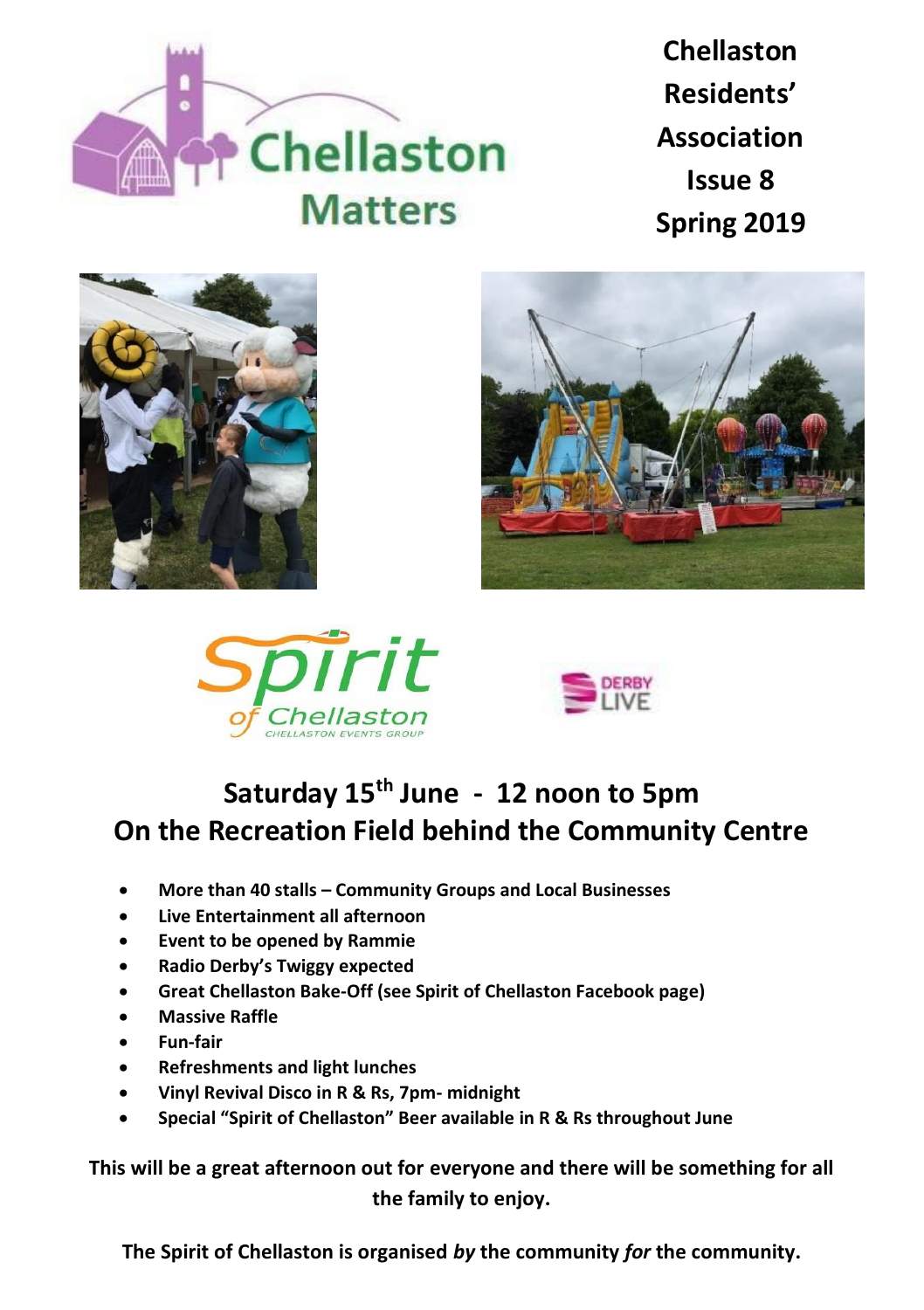## **CHELLASTON IS BLOOMING!**

The plans for Chellaston-in-Bloom are now rapidly taking shape as we work towards having everything ready for the Summer when our efforts will be inspected. The Chellaston Action Group has been preparing beds and planters mainly on High Street and planting has started during May.





We have also been tidying up the Pinfold area next to the Churchyard and helping with the refurbishment of street furniture – such as benches and bollards – on High Street during the Chellaston Clean-up Day sponsored by the City Council in April. The Spirit of Chellaston bank has also been receiving a make-over so that the letters are now legible again. The 2<sup>nd</sup> Chellaston Brownies are going to plant up a planter at the top of High Street and the "Welcome to

Chellaston" sign near Gladstone Close is being improved with its own planter.

The Chellaston-in-Bloom project aims to improve various neglected areas and make Chellaston a place to be proud of. We hope you will enjoy these areas once they are completed and if you would like to join the volunteers who are carrying out the work, please contact us at [info@chellaston.org.uk.](mailto:info@chellaston.org.uk) We would like to acknowledge the help we have already received from George Simnett Funeral Directors, the No. 61 Gift Shop, Potter's Mini-Skips and Swarkestone Nursery as well as members of the CRA's "100 Club" as some of the funds generated by the prize draw are being used for this project.

The CRA 100Club is a monthly lottery. Each entry is £4 and half the money is given back in prizes. If you sign up, you will not only have a chance to win but you will also be supporting various CRA initiatives including this one.





**Published by Chellaston Residents' Association 33, DE73 6RW [www.chellaston.org.uk](http://www.chellaston.org.uk/) [info@chellaston.org.uk](mailto:info@chellaston.org.uk)**